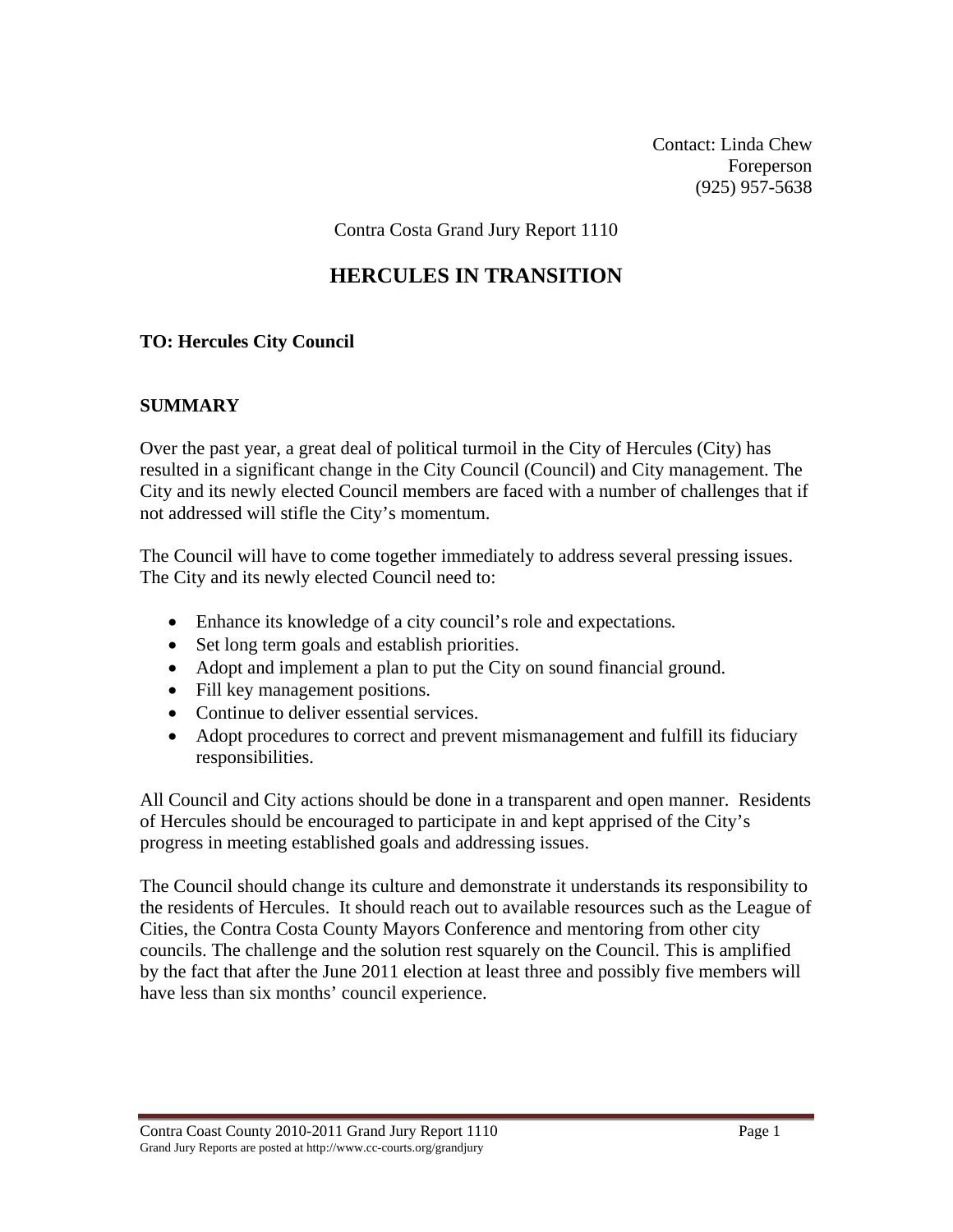## **BACKGROUND**

The 2009-2010 Grand Jury issued a report highlighting the City's lack of competitive bidding, lack of transparency and nepotism in its operations. Since that time there have been significant changes within the City. Most of these changes reflect the citizens' willingness to intervene and assure that their City avoids repeating past mistakes.

The current Grand Jury has monitored these changes by attending Council meetings, reviewing City reports and conducting interviews. A lack of transparency and openness, and reliance on a former City Manager for information contributed to political and financial turmoil. It also stifled the development of policies, priorities and goals. As a result, the Council and residents were not fully informed about issues impacting the City.

The Council is responsible for developing and setting policy and priorities for overall City operation and management*.* Current conflict of interest, contract bidding and nepotism policies do not prevent family members of the Council and staff from obtaining City loans or contracts*.* The Council provides oversight for City management, assuring required public services are provided. They have a responsibility to ensure that public funds and facilities are used in accordance with those policies.

In January 2011, the Council hired a firm to undertake a comprehensive review of the City's fiscal condition and financial management practices and to make recommendations. In its report issued in late March, the firm indicated that for Fiscal Year 2010-2011, the City's General Fund faces a \$5.7 million deficit. The City is expected to have an ongoing deficit unless corrective actions recommended in the report are implemented. The City is currently challenged by its existing \$260 million debt, the Redevelopment Agency's inability to repay its loans to the City, as well as adverse economic conditions.

The Grand Jury discovered that the Council relied heavily on the City Manager for information regarding operations. The Council failed to ask pertinent questions and verify information provided by the City Manager and received updates from department heads and commissions infrequently. Most items were placed on the Council's consent agenda and approved without any public discussion.

Recently, the Counsel fired its City Manager, and the Police Chief is now serving as Interim City Manager. It has been announced that the Police Chief will retire in 2011 and that the City Attorney will be resigning. The Council did not set clearly defined performance goals for the City Manager and the City Attorney.

Many residents voiced an interest in providing input on how the City is managed. In January 2011, the Council established a Citizens Advisory Committee to assist in addressing the financial challenges faced by the City and the Redevelopment Agency. To encourage attendance and comments at Council meetings, the Council moved the public comment period to the beginning of the meeting agenda.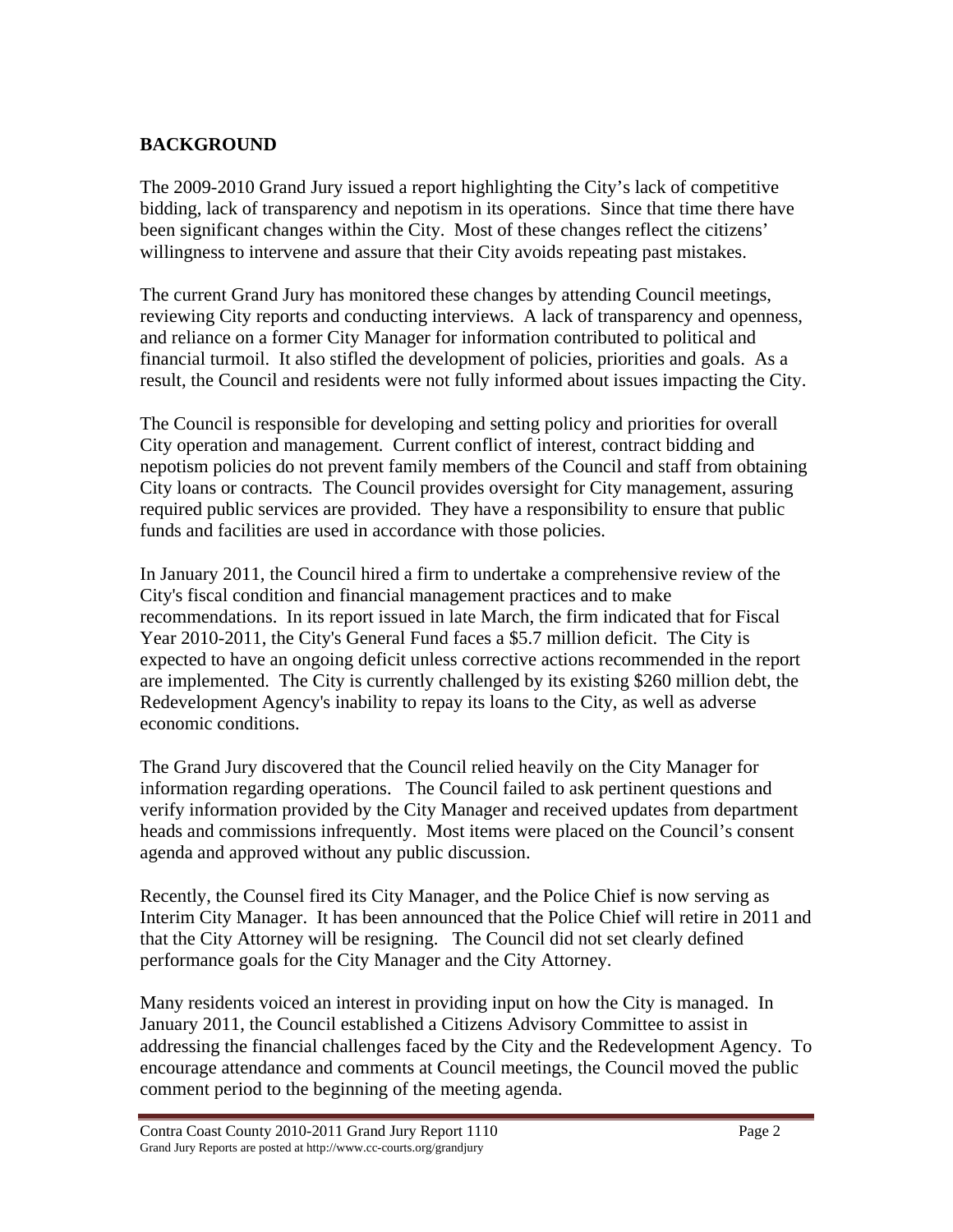Other problematic past practices included:

- Minutes of Council subcommittee meetings were not taken;
- There was little rotation of subcommittee members; and
- The same firm has conducted the City's audits for the past few years.

A survey undertaken by the current Grand Jury indicates that Council members are compensated for both health care and pension costs. Cities are not required to provide either of these benefits. For Fiscal Year 2009-2010, the City spent about \$94,000 for total Council compensation. This amount is the highest for a city the size of Hercules (population 20,000-30,000) and about 20 percent above the average (\$77,800) for all cities in the County.

# **FINDINGS**

- 1. A challenge facing the City after the June election is that there will be at least three council members with less than six months' experience.
- 2. As evidenced in the report a lack of transparency and openness such as not having public comment at the beginning of Council meetings, impeded residents' input, contributed to the political turmoil and stifled the development of policies, priorities and goals.
- 3. The lack of clearly defined goals and responsibilities for the City Manager and City Attorney hindered the Council's ability to hold them accountable for their performances.
- 4. The flow of information provided to the Council about city operations was managed by the City Manager, limiting the Council's decision-making abilities.
- 5. Existing conflict of interest, contract bidding and nepotism policies were not comprehensive enough, which resulted in abuses.
- 6. The lack of rotating subcommittee assignments limited the opportunity for checks and balances. Additionally, subcommittee meeting minutes were not taken and thus not available for review.
- 7. Not changing the City's financial audit firm periodically may have contributed to the financial crisis facing the City.
- 8. Failure to fill key City management vacancies promptly may negatively impact the City's ability to operate effectively.